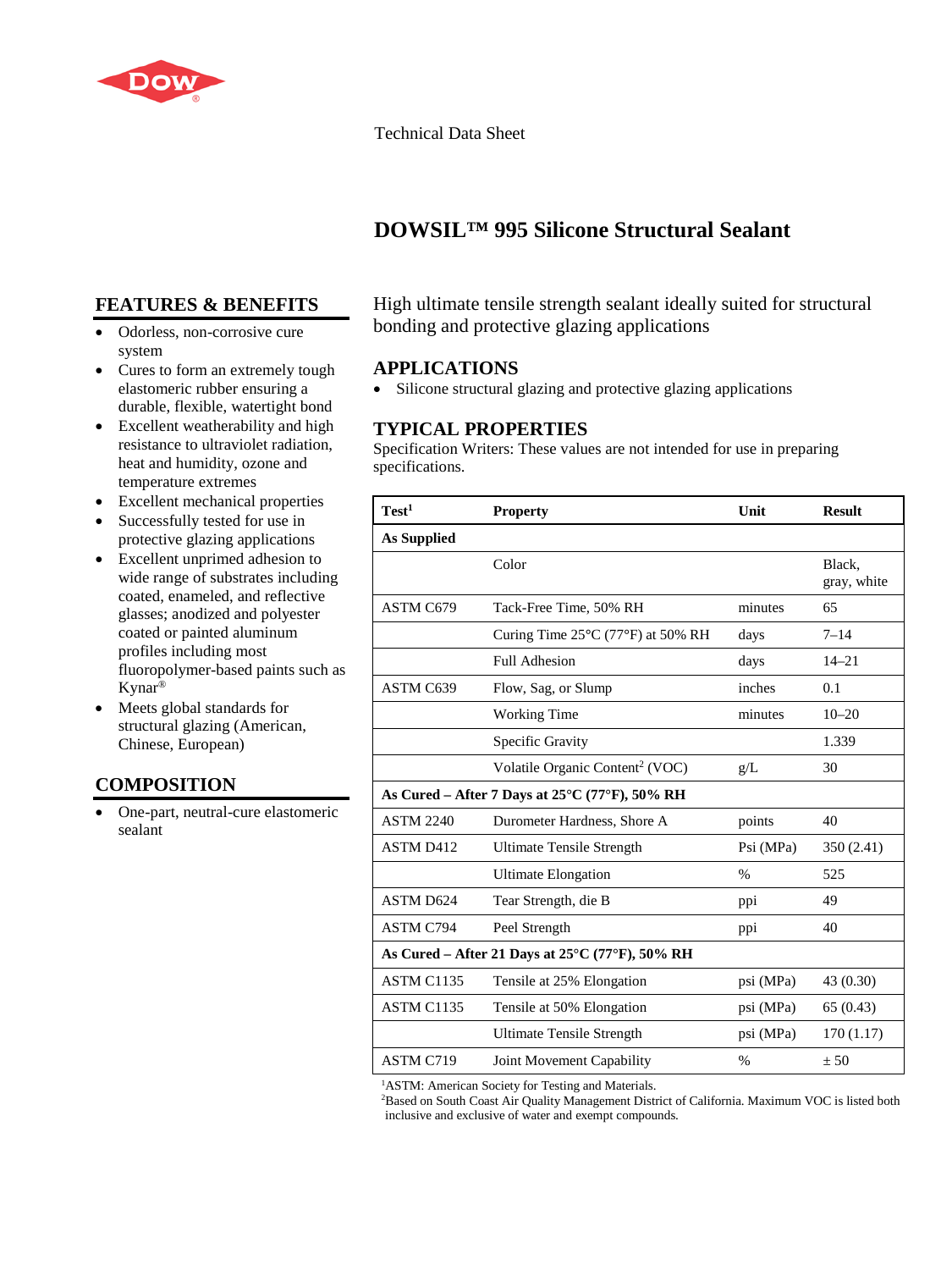### **DESCRIPTION**

DOWSIL™ 995 Silicone Structural Sealant is a one-component neutralcuring silicone sealant designed specifically for structural bonding applications of glass and metal in factory or field situations.

The rate of surface cure and cure-indepth of most one-component RTV silicone sealants is affected by the temperature and humidity of the environment. However, an environment of high temperatures in combination with high humidity may slow the surface cure rate of DOWSIL 995 Silicone Structural Sealant.

#### **Colors**

This product is available in black, gray, and white.

# **SEALANT • WATERPROOFING**<br>& RESTORATION INSTITUTE

**Issued to: Dow Silicones Corporation** Product: Dowsil™ 995 Silicone Structural<br>Glazing Sealant

**C719:** Pass  $\mathsf{Y}$  Ext:+50% Comp:-50%

Substrate: Glass, Aluminum, Duranar fluoropoly-<br>mer coated metal [all unprimed]

Validation Date: 4/15/14 - 4/14/19

No. 414-995419

**SEALANT VALIDATION** www.swrionline.org

Copyright © 2014

## **APPROVALS/ SPECIFICATIONS**

DOWSIL 995 Silicone Structural Sealant has been internally tested and is designed to meet or exceed the test requirements of:

• Federal Specification TT-S-001543A (COM-NBS) Class A for silicone building sealant

- Federal Specification TT-S-00230C (COM-NBS) Class A for one-component building sealant
- ASTM Specification C-920 Type S, Grade NS, Class50, Use NT, G and A
- ASTM C1184 Standard Specification for Structural Silicone Sealant
- Chinese specification GB 16776 for structural glazing
- SNJF VEC



DOWSIL 995 Silicone Structural Sealant exhibits a high level of physical properties and adhesive performance, which are retained even after aging as detailed by EOTA ETAG 002 and prEN 13022 European Standards.

# **HOW TO USE**

Complete design and installation guidelines are contained in the Dow Americas Technical Manual, Form No.62-1112. Specific advice is available from your local Dow Sales Application Engineer.

#### **Preparation**

Clean all joints and glazing pockets, removing all foreign matter and contaminants such as grease, oil, dust, water, frost, surface dirt, old sealants, or glazing compounds and protective coatings.

#### **Application Method**

Install back-up material or joint filler, setting blocks, spacer shims, and tapes. Mask areas adjacent to joints to ensure neat sealant lines. Primer is generally not required on non-porous surfaces, but may be necessary for optimal sealing of certain porous surfaces. A test placement is always recommended.

Apply DOWSIL 995 Silicone Structural Sealant in a continuous operation using a positive pressure. (The sealant can be applied using many types of air-operated guns and most types of bulk dispensing equipment.) Before a skin forms (typically within 10 minutes), tool the sealant with light pressure to spread the sealant against the backing material and joint surfaces. Remove masking tape as soon as the bead is tooled.

**HANDLING PRECAUTIONS PRODUCT SAFETY INFORMATION REQUIRED FOR SAFE USE IS NOT INCLUDED IN THIS DOCUMENT. BEFORE HANDLING, READ PRODUCT AND SAFETY DATA SHEETS AND CONTAINER LABELS FOR SAFE USE, PHYSICAL AND HEALTH HAZARD INFORMATION. THE SAFETY DATA SHEET IS AVAILABLE ON THE DOW WEBSITE AT WWW.CONSUMER.DOW.COM, OR FROM YOUR DOW SALES APPLICATION ENGINEER, OR DISTRIBUTOR, OR BY CALLING DOW CUSTOMER SERVICE.**

## **USABLE LIFE AND STORAGE**

When stored at or below 30°C (86°F) in the original unopened containers, this product has a usable life of 18 months from the date of manufacture.

UNRESTRICTED – May be shared with anyone ®™The DOW Diamond and DOWSIL are trademarks of The Dow Chemical Company Kynar is a registered trademark of Arkema, Inc. DOWSIL™ 995 Silicone Structural Sealant © 2017 The Dow Chemical Company. All rights reserved. Form No. 62-1260-01 I